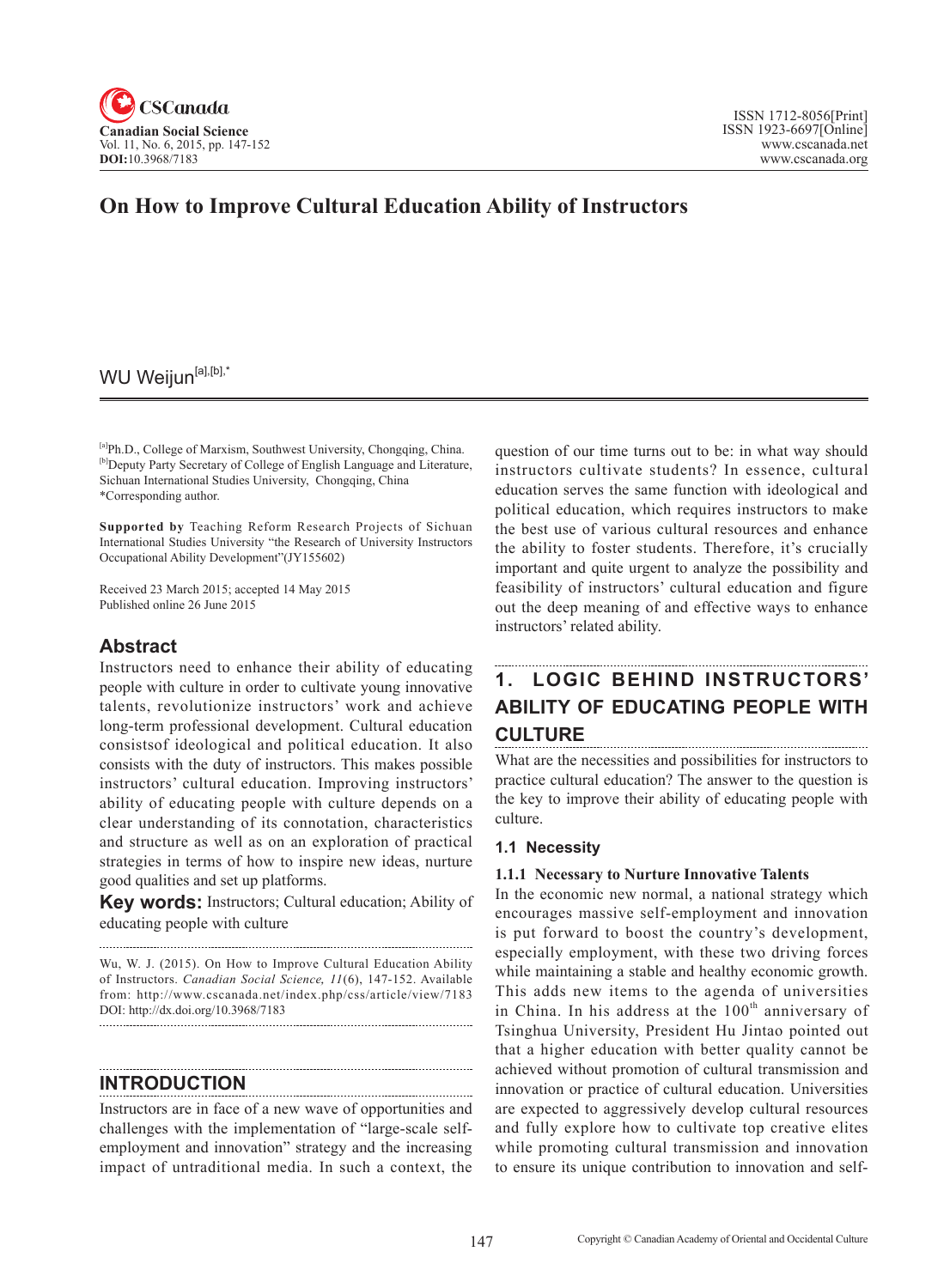employment. A solid cultural foundation, a set of good values and a healthy personality are the soil of creative thinking. Without them, it's very likely that a creative mind will be chocked by utilitarianism and prejudices. Thus, to cultivate well-educated talents with innovative spirit, universities must practice cultural education. Moreover, cultural education is necessary to fight against cultural invasion. Values are at the core of a culture and cultures distinguish from each other with different values. The key to resist invasion of western cultures is to guide students properly and build a safety net which protects them from negative cultural impact. The net is mainly made of the socialist culture with Chinese characteristics, especially university campus cultures.

#### **1.1.2 Necessary to Revolutionize Instructors' Work**

Rapid development of modern information technology, especially the wide use of multi-media, new media and self-media, has greatly extended instructors' work. Traditional means of instruction are declining. There are less "office hours", "dorm visits" or "personal talks". In fact, the frontline of instruction has shifted from offices, classrooms and dormitories to the cyberspace. Offline education is usually carried out through regulations, conversations and argumentations. Online educational platform, however, requires new forms of instruction. Equal communication between instructors and students takes place of instructors-dominated infusion and preaching. Instructors cannot expect to know the feeling and thinking of students unless they are able to initiate equal and in-depth communication with students after establishing attractive platforms such as microblog and Wechat. Instructors must learn to remain attractive enough to keep up with the fast-changing online environment and students' mindset. Therefore, the cultural taste of instructors needs to be lifted and empty slogans in preaching need to be abandoned so that cultural resources will gradually influence students and spread good values.

#### **1.1.3 Necessary to Professional Development**

Cultural education is urgently needed for instructors to enhance their competence, identify value of their work and approximate professionalism. On the one hand, cultural education is necessary to realize the value of instructors' work. At present instructors are in charge of most administrative affairs, which often causes the negligence of instructors' important role in education. An increasing number of instructors are developing job burnout for want of social recognition and self-recognition. Instructors should be encouraged to practice cultural education, give ideological and political education by using rich cultural resources and let go traditional instruction and management such as infusion and preaching. Only by doing so can they expect to receive the respect they deserve and highlight the contribution of their job. Only by doing so can they gain happiness and sense of achievement and finally better achieve self-actualization. On the other hand, cultural education is the best choice to develop professionalism. With the goal of education, the duty of instructors is to use cultural resources as teaching content and method and exert influence on students. Comparatively speaking, the ability of educating people with culture is more comprehensive and is in the leading position in the system of an instructors' ability. Better humanity, morality and personality pave the way for instructors' professionalism.

#### **1.2 Possibility**

#### **1.2.1 Consistency Between Cultural Education and Ideological and Political Education**

Cultural education is interrelated with ideological and political education. On the one hand, ideological and political education, with culture working as a vehicle, aims to nurture good virtues and healthy personalities. In fact, this is a process where people are influenced and cultivated by a culture in accordance with ideology, political ideas, ethics of certain society and class. The process is realized through transmission, spread and practice of certain cultural heritage, which reveals the relationship between culture and ideological and political education. Meanwhile, ideological and political education is a cultural phenomenon, which reflects the law of its development and explains its function of cultural education. On the other hand, culture, as a concept with rich content, consists of different factors among which ethics is always significant. Social cultural activities and cultural products is the reflection of ideology, values and morality of certain society and class. The fact that cultural education is consistent with ideological and political education enables instructors to cultivate talents with the help of cultural resources.

#### **1.2.2 Consistency Between Functions of Cultural Education and Ideological and Political Education**

The function of cultural education and ideological and political education is highly congruent. For one thing, culture entails the content of ideological and political education. The culture itself contains information about Ideological and Political Education. "Cultural education is one important way of ideological and political education since culture is the vehicle of thinking." (Yuan, 2002) For another, ideological and political education bears a marked brand of culture. "It is a process and an activity that certain class or group shape people with selected values. It connects and interacts with culture." (Zhao, 2015). This process indeed is a process which spread ethics and morality. "The Chinese Communist Party attaches great importance to culture construction and combines it with ideological and political education of party members and the masses." (Chen, 2002). Instructors, as the main actor of ideological and political education of university students, must take into consideration the political and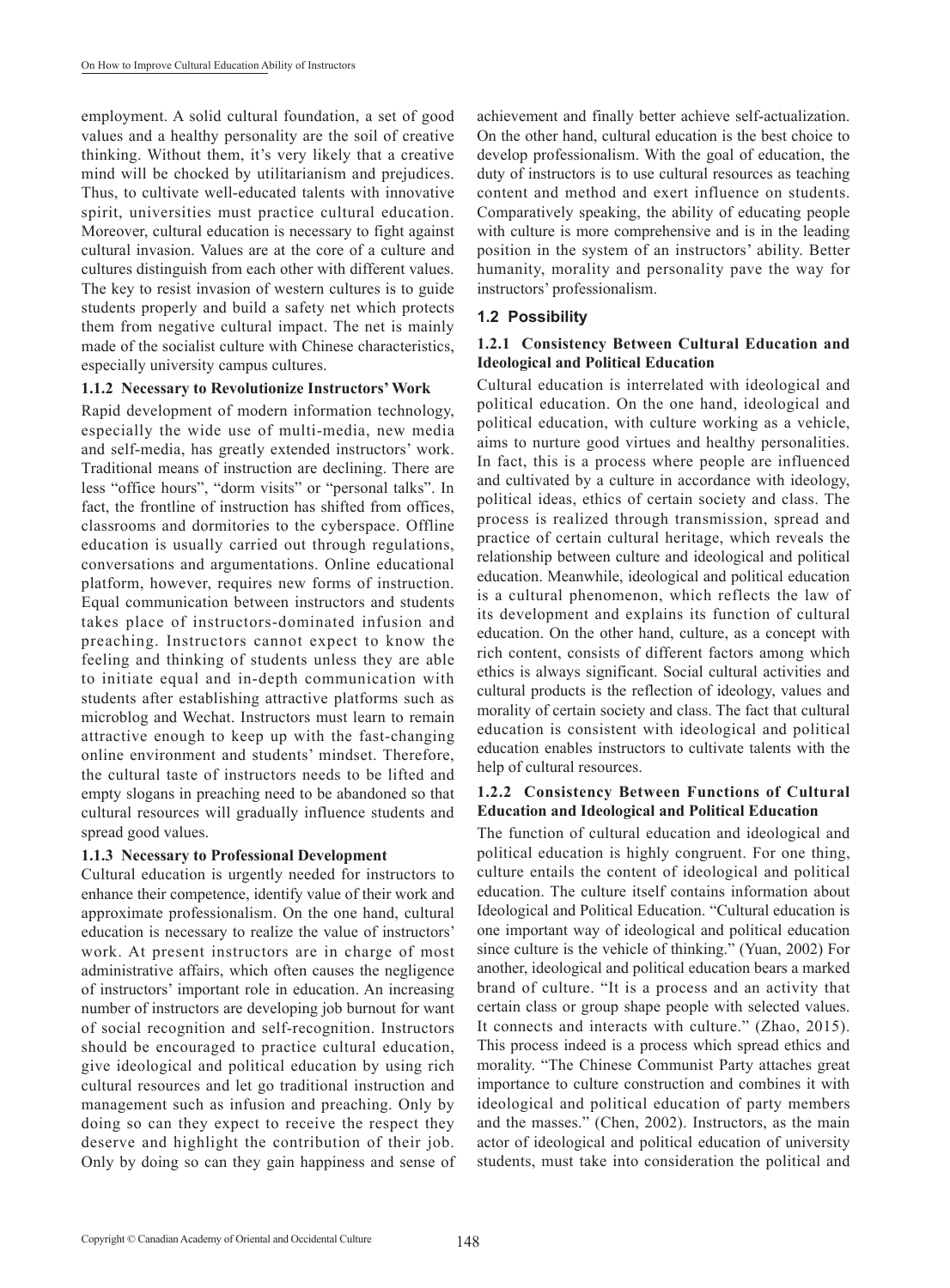educational function. Instructors are expected to give ideological and political education with more human touch when dealing with questions or inquiries concerning value rationality.

#### **1.2.3 Correspondence to Instructors' Work**

Instructors are the pillars of ideological and political education on university students. Their work covers education, management and service, with education at the core. Cultural education corresponds to the responsibility of instructors. That's why it is highly emphasized. For one thing, instructors can base their work on cultural resources. Because of some historic restrictions, instructors tend to adopt the administrative model, leaving disciplining an important way of instruction. As time goes by, instructors' work becomes more complicated, requiring instructors to make the best use of cultural resources and add more art to their work. For another, cultural competence is one of the qualifications an instructor must have. An instructor is an educator, a manager and a lighthouse for university students. In order to increase efficiency, it would be better to lift instructors' taste for culture, satisfy their spiritual needs and strengthen their ability to educating people with culture.

## **2. THEORETICAL INTERPRETATION OF CULTURAL EDUCATION ABILITY OF INSTRUCTORS**

The necessity and possibility of cultural education in instructor's work make it necessary to study the cultural education ability, which requires a thorough understanding of the connotation, characteristics and structure of cultural education ability of instructors.

### **2.1 The Connotation of Cultural Education Ability of Instructors**

Ability, an important category in psychological research, means the psychological traits necessary for a person to complete some activity. Ability is shown in various kinds of activities and can be developed during activities. Based on psychological understanding of ability, we can define cultural education ability of instructors as follows: the cultural education ability of instructors means cultural consciousness and individual psychological traits of merging cultural elements into practical work which instructors must equip themselves with in educational activities like educational management, service, and guidance. Furthermore, the cultural education ability requires instructors to work freely and consciously under the guidance of socialist core value, derive cultural resources rationally, change the way they work, make efforts to merge cultural elements into education and to perform the educational function of culture, thus completing the fundamental task of high

moral values establishment and people cultivation in a subtle and unnoticed way.

#### **2.2 The Characteristics of Cultural Education Ability of Instructors**

#### **2.2.1 The Implicitness of Cultural Education Ability of Instructors**

The cultural education ability of instructors is implicit and is revealed in many other abilities. It is difficult to observe and to measure, and it can play its function in a subtle way only when it is combined with specific education, management, service, and guidance and permeates carriers like management of social organization and campus culture activities. The performance of cultural educational ability of instructors needs help from explicit abilities such as communication skills and written communication ability.

#### **2.2.2 The Ruling Position of Cultural Education Ability of Instructors**

The cultural education ability of instructors is implicit and dependent, but this dependence is based on the premise of its ruling position among instructors' many abilities. Because of its ruling position, it has to run through every aspect of people cultivation. To realize its all missions, a university is required to play an important role of culture by permeating university culture through each aspect of quality-oriented education as well as the whole course of daily management. In this sense, the cultural education ability occupies the ruling position.

### **2.2.3 The Empirical Trait of Cultural Education Ability of Instructors**

The cultural education ability of instructors is empirical, because this kind of ability comes from individual awareness and consciousness of instructors. It is difficult to measure and there is no way to measure. It has the nature of individual experience and is the practical wisdom of each instructor. Instructors play its function in practical work by combining culture with people cultivation and then gain work experience and wisdom.

#### **2.2.4 The Dynamics of Cultural Education Ability of Instructors**

The dynamics of cultural education ability of instructors refer to the fact that this kind of ability can be developed. It means that instructors can improve themselves continuously in people cultivation, realize self-exceeding and move towards a better self. Cultural education ability is not a static combination of knowledge and skills but in a dynamic presentation of instructors' occupational activities. Instructors need to improve and perfect this ability constantly in their career.

### **2.3 The Structure of Cultural Education Ability of Instructors**

The instructor's ability of educating people with culture can be divided into culture selection ability, culture merging ability and cultural atmosphere creation ability and cultural reflection ability, based on instructors'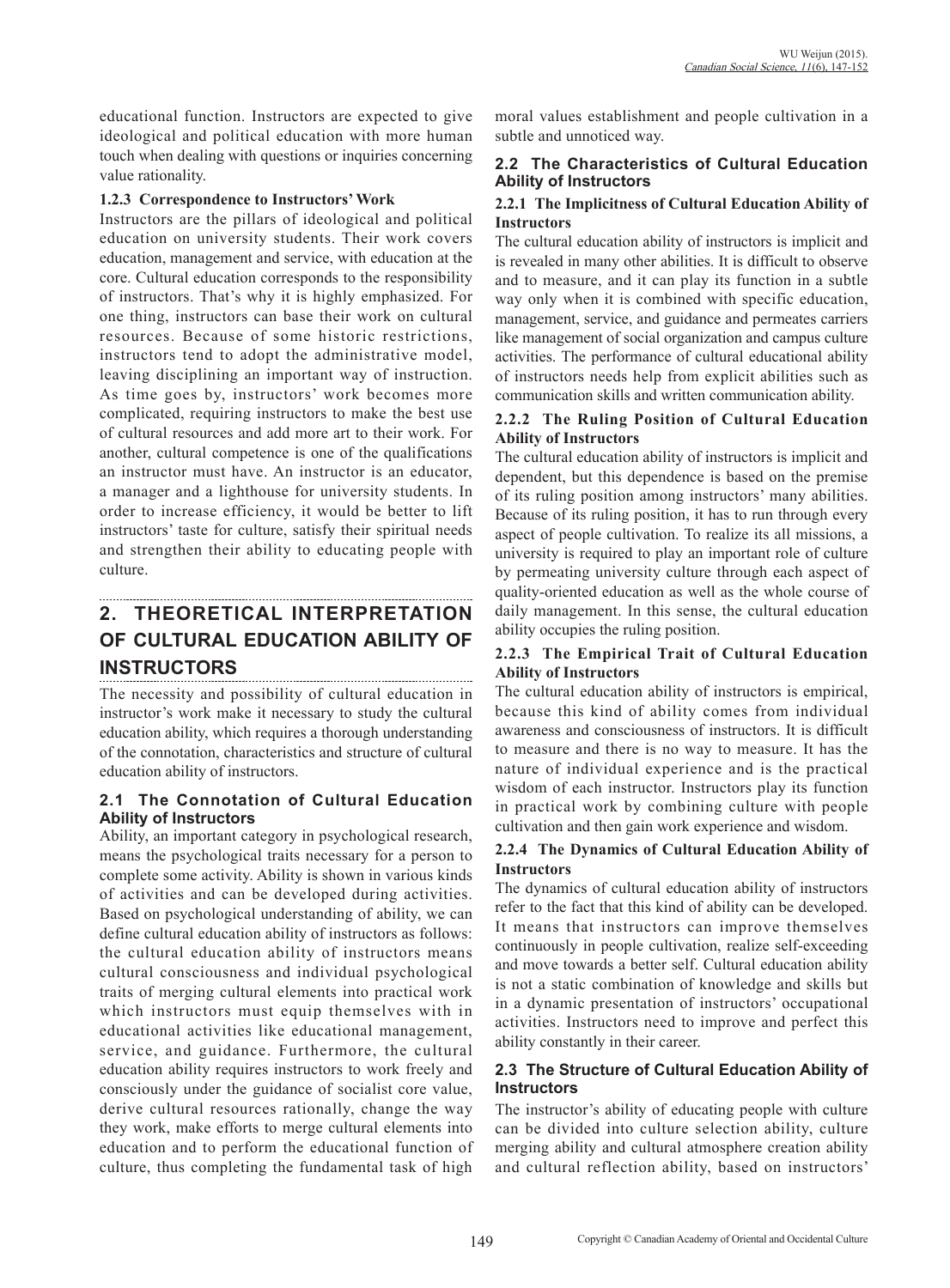participation in college students' ideological and political education activities and their specific work in merging culture into people cultivation.

#### **2.3.1 Ability of Selecting Culture**

Cultural education ability of Instructors first contains the ability to select different cultures. When selecting the cultures, instructors are mainly politics-oriented, make decisions under the guidance of consciousness and based on understanding. First, instructors must be politicsoriented. On multi-cultural background, traditional culture and foreign culture, advanced civilization and backward civilization, socialist core value and western values gather in the college campus and cyberspace. Different cultures interact with each other, so instructors need to practice the socialist core value in their work by bringing students advanced culture which is in accordance with the socialist direction and lead students to develop right cultural resources. Second, instructors should have culture consciousness. They can identify different cultural elements from diversified cultures with their own ideology and choose right cultural resources for students based on students' ideology. Third, understanding is the basis. Under this multi-cultural backdrop, instructors should have a deep understanding of differences between divergent cultures. They must first know clearly about the positive and negative influence of different cultural resources, and then they can choose positive elements to cultivate students and meanwhile evade negative cultural elements.

#### **2.3.2 Ability of Integrating Culture**

Cultivating people with culture means merging culture with education which covers exploits, designs, disseminates, permeates, develops and builds culture. Therefore, instructors' cultural education ability includes the ability to merge cultural resources and elements in specific work of people cultivation and this kind of ability is the important aspect of instructors' cultural education ability. Instructors should consciously incorporate ideological and political education of college students into the vision of cultural studies and get well-prepared for improving cultural elements in people cultivation. They are supposed to combine culture with people cultivation in practical work and equip themselves with the ability to create and design cultural activities, the ability to disseminate and permeate culture and the ability to develop and build culture.

#### **2.3.3 Ability of Creating Cultural Atmosphere**

In fact, cultivating people with culture is to give full play to cultural infiltration by making people in some cultural atmosphere consciously or unconsciously accept cultural concepts and receive the education. The theory behind it is the so-called Kimchi cylinder theory. The culture atmosphere creation ability of instructors means that they can create an appropriate cultural atmosphere for students in all fields like learning, daily life, and

entertainment. For example, instructors can create a quite and positive atmosphere for studying, a harmonious and warm atmosphere in dormitory, a sincere and caring atmosphere during students' intercourse. The culture atmosphere creation ability is the key for instructors to permeate rich cultural resources in educational management. Only with this ability, can they better cultivate people with culture.

#### **2.3.4 Ability of Reflecting on Culture**

In the course of cultural education, instructors should regard themselves as the object of consciousness and work as the reflection area. They should actively examine, assess, and reflect upon the specific work in developing cultural resources and in utilizing culture to conduct educational management, summarize experiences and learn from lessons. How instructors respond to, adjust this cultural education work shows their culture reflection ability. Instructors should conduct self-assessment, reflect upon gains and losses, sum up experiences and realize self-improvement in the course of cultural education. Only in this way can they consciously embed culture in activities, play the role of cultivating people through culture, assess and summarize their work and constantly improve themselves.

## **3. PRAGMATIC STRATEGIES TO IMPROVE INSTRUCTORS' ABILITY IN CULTURAL EDUCATION**

In order to improve the quality of education towards university students' political awareness, it is necessary to enhance the cultural contents of instructors' education and to develop their ability to carry out educational work by using cultural resources. Thus, awareness cultivation, quality development and system building effectively constitute a pragmatic strategy.

#### **3.1 To Develop Instructors' Awareness of Cultural Education**

### **3.1.1 To Confirm the Major Role of Instructors in the Cultural Education**

Instructors should consciously extend their influence as the major part in the cultural education and proactively combine culture with education. Under the current international working environment of instructors, they are required to adapt themselves to the international context and the behavior mode. "According to the Marxism, internationalization is an objective social and historical phenomenon and, on the other hand, a unique thinking pattern. Through this international perspective, the subjective thinking method built in the course of team development of instructors is a pattern that insists on the Marxism and sets country, profession and individual at its center." Subjective self-awareness and conscious cultural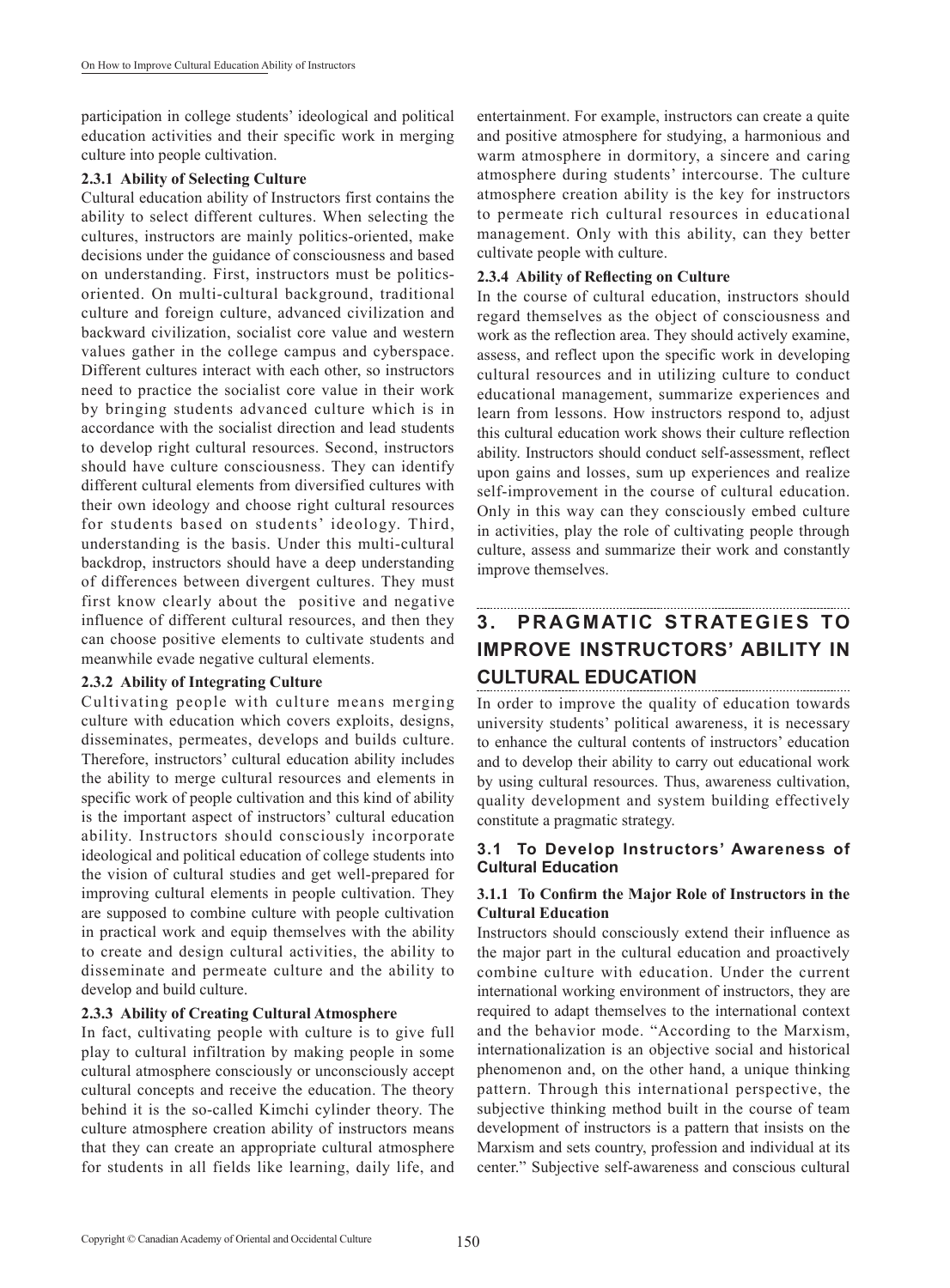behavior are considered as premise to enhance instructors' ability of cultural education. Thus, to develop the subjective thinking and stimulate the subjective activeness has become an urgent mission.

#### **3.1.2 To Arouse Instructors' Conscious Awareness of Cultural Education**

Awareness is the precursor of behavior so that instructors should have a clear awareness of the importance of enhancing the ability of cultural education, strengthening their consciousness and changing their opinion. Cultural education is regarded not only a common education method but also a firm belief that is promoted and conducted. How is the combination between culture and education and how is the result of instructors' works? All are closely connected with the awareness of cultural education. However, the change of opinion and the cultivation of awareness cannot be achieved in one day. Thus, instructors' work and practice, through the constant cognition, understanding and internalization, will eventually be transformed into conscious awareness.

#### **3.1.3 To Actively Develop the Culture in the Team of Instructors**

The culture in the team of instructors is formed in the long-term process of cultivating university students' political awareness, which is based on the social values including moral norm, behavioral principle, thinking pattern, spiritual outlook and organization system. This is a distinctive behavioral culture changed and improved with the development of society and history. To improve the ability of instructors is one of the tasks in the development of the culture in the team of instructors and one of the requirements of extending the influence at a maximum level and promoting the educational quality of training talents. With the development of the culture in the instructor group, forming common values in this team such as spiritual beliefs, behavioral norms and conduct codes, can aggregate consensus and improve enthusiasm. So it is important to enhance the attractiveness, cohesion and centripetal force of the culture in the instructor group through the development of spiritual culture, behavioral culture and institutional culture.

## **3.2 To Improve the Qualities of Cultural Education**

**3.2.1 To Enrich and Accumulate Instructors' Knowledge** Knowledge is the base of culture. The abilities that individuals acquire through learning and working are, generally speaking, formed on the basis of knowledge. In order to enhance the cultural education, instructors are required to strengthen their studies under the socialist core values, to learn traditional Chinese culture and take the essence from foreign culture, to develop both of the local and the university culture, and become the communicator of them. What's more, instructors are demanded to enhance their culture consciousness not only towards the traditional Chinese culture but also towards that from

other countries, and finally improve their consciousness towards cultural education.

#### **3.2.2 To Conduct Academic Researches and Improve Professional Quality**

Instructors are supposed to relentlessly think and summarize what they have got from their studies and work, which is important for instructors to improve their ability to educate students. Instructors' professionalization requires their individual, professional development. It means that instructors are not only educational manager for students but a qualified researcher capable of launching dependent academic research. Therefore, instructors need to lay a solid theoretical foundation through pursuing studies and conducting scientific researches. Besides, instructors also need to be an active participator in scientific researches so as to command scientific way of thinking and improve the professional quality. By doing so, instructors can be in a better position to improve its work in ideological and political work for college students, form scientific and systematic capability to educate students culturally.

#### **3.2.3 To Strengthen the Training for Instructors**

Chinese Ministry of Education has issued a program introducing the training plans for instructors. This program has clearly set instructors' training course at one part of cadre training and teacher training. With the help of instructors' training bases, we need to strengthen more targeted training for instructors' ability to educate students culturally. What's more, all universities have been asked to conduct training and interaction within campus and all schools are encouraged to have writing contests and discussion forum to identity responsibilities, build concept of cultural education and improve the ability to educate students culturally.

## **3.3 To Build a Platform for Cultural Education**

## **3.3.1 Exploration of Carriers**

"Since culture is not isolated, culturally education should not be separated from other forms of education." (Liu, 2013) Cultural education needs a carrier, the same as the ability of cultural education. In order to improve instructors' ability to educate students culturally, we are supposed to find something which could be combined with culture from various activities such as training for job hunting, providing financial support for poor students, ideological education and psychological consultation. Through such combination, instructors' ability to educate students culturally could be better promoted.

#### **3.3.2 Involvement of Media**

In order to promote their ability in cultural education, instructors are not only supposed to stick to traditional forms of ideological and political education, but exploit sources of new media. By doing so, they could make the most use of ways to educate students culturally online and offline. Besides, it is necessary for us to make a